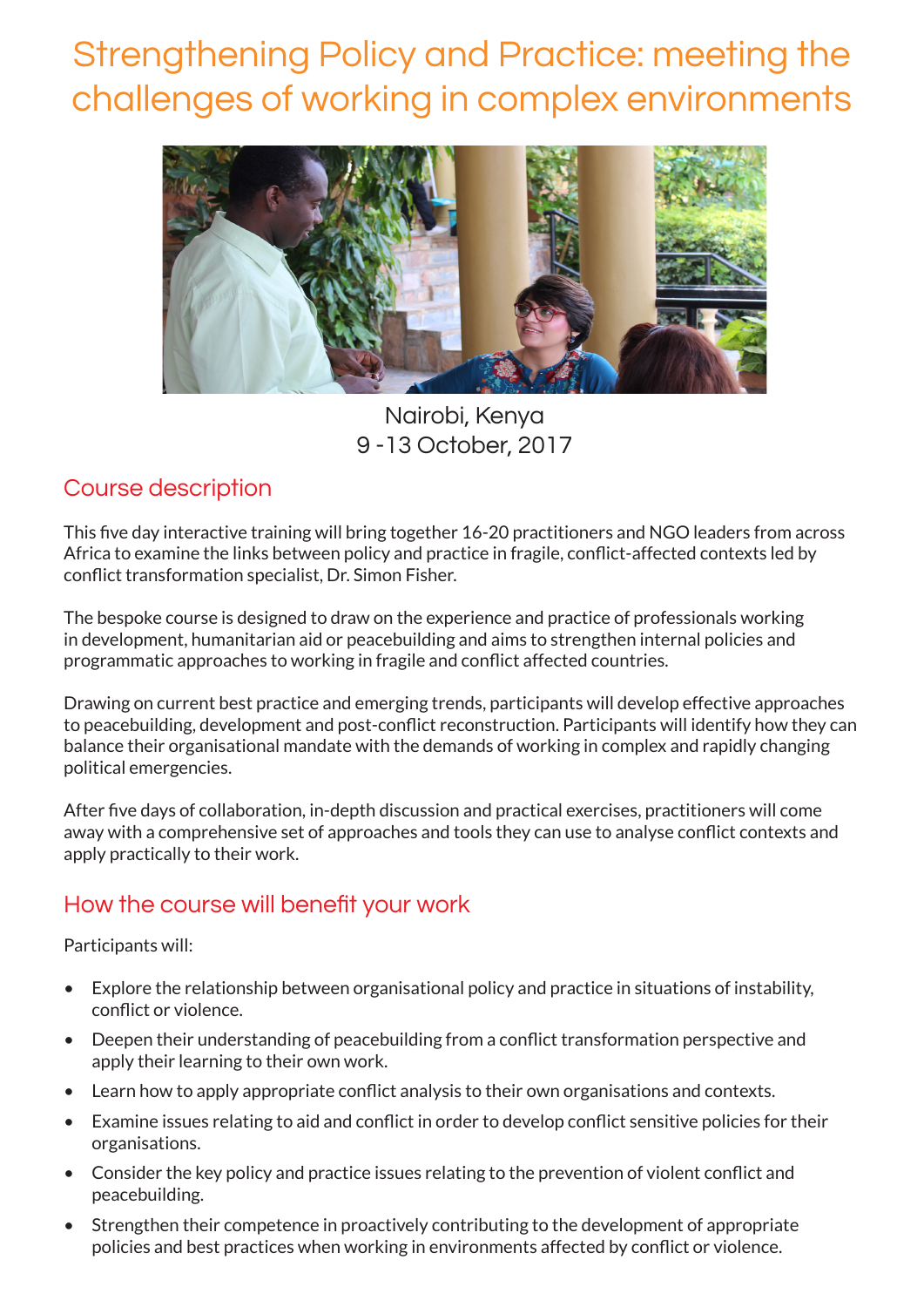#### About this course

The Strengthening Policy and Practice (SPP) course has been run by the UK-based organisation **Responding to Conflict** for over 20 years. In 2016 Responding to Conflict became the training arm of part of Peace Direct, a UK based organisation that works with local peacebuilding organisations across the world.

The Coalition for Peace in Africa (COPA) has been running the SPP course with Responding to Conflict for almost five years. Since its inception it has proved to be an extremely popular course, teaching participants the latest tools and techniques for analysing conflict contexts, while drawing on the skills and experience of the training participants.

## Lead Facilitator/Trainer: Dr. Simon Fisher

**Dr. Simon Fisher is a conflict transformation specialist with extensive global experience and a PhD from Oxford Brookes University.** Dr. Fisher has comprehensive experience in education, development and conflict transformation in Africa, Europe and Asia. He has worked with many kinds of organisations in over 40 countries in support of initiatives to prevent violence and build sustainable peace. In 1991 he founded and became the first director of Responding to Conflict, where he was responsible for a range of conflict transformation training and support programmes worldwide.

He is an Associate Lecturer at CENDEP (the Centre for Development and Emergency Practice) at Oxford Brookes University and also teaches on Applied Conflict Transformation programmes at universities in Cambodia and South Africa. In addition, Dr. Fisher acts as Advisor to the UK Parliamentary Group on Conflict Issues and has been an Honorary Research Fellow at the Department of Peace Studies, University of Bradford.

Dr. Fisher is an Associate of Peace Direct and now works as a consultant on a variety of peacerelated issues, from facilitating peace processes to capacity building and evaluating. His current international focus is on supporting peace initiatives within Syria and Zimbabwe. In the UK he is an active member of Rethinking Security, a group of peace building practitioners and academics working to change public and political perceptions of security from a nationalistic frame to one of shared, sustainable security for the world as a whole.

He is happiest facilitating the learning of people who are committed to a more peaceful and just world, and are willing to start with themselves.

# **Testimonials**

"It was excellent to be together with different people and identify shared goals and values and to develop solidarity."

**Participant, Liberia**

"What we learn here we can use over there. For example, how to handle conflicts, how to manage parties involved in conflicts, to do diagnosis of the root causes, and how to develop tools you can use, how to do delegations and see what the delegations stand for. We learned about how there are visible and invisible parties. I think the issue to understand the nature of conflict and the

**Participant, UK**